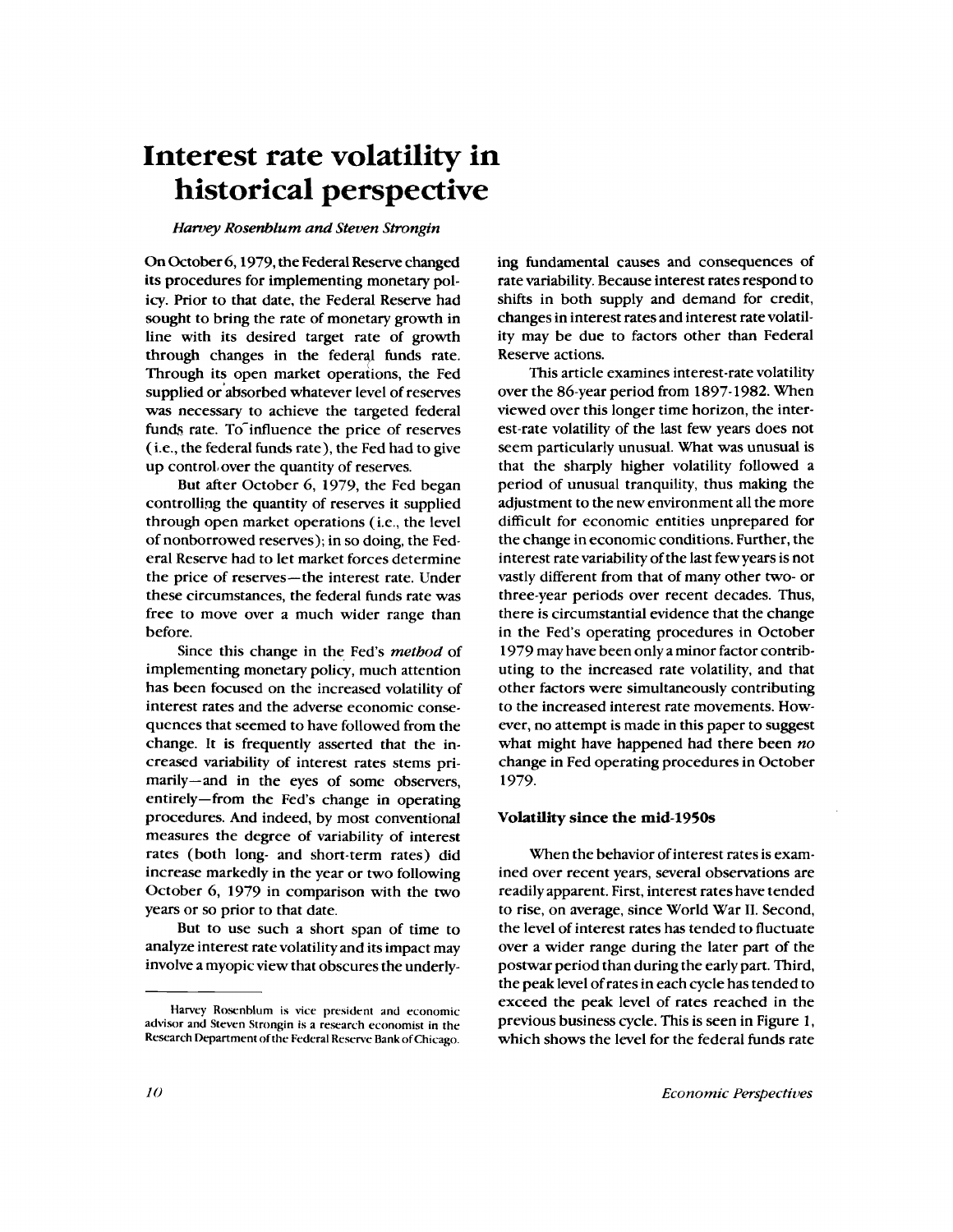

over the 1954-82 period. The pattern is very much the same for all short-term money market rates. The three-month Treasury bill rate and the 4-6 month prime commercial paper rate all show the same pattern.

The sharp increase in the variability of the federal funds rate is shown in Figure 2, which depicts the standard deviation' of the federal funds rate over the 1973-82 period. The stan-

<sup>&#</sup>x27;The graphs presented in this paper are based on moving calculation frames. For each week, a standard deviation or some other measure of volatility is calculated, using the data for that week and the previous 12 weeks. ( Certain graphs are calculated with a one-year span and use the preceding 51 weeks. )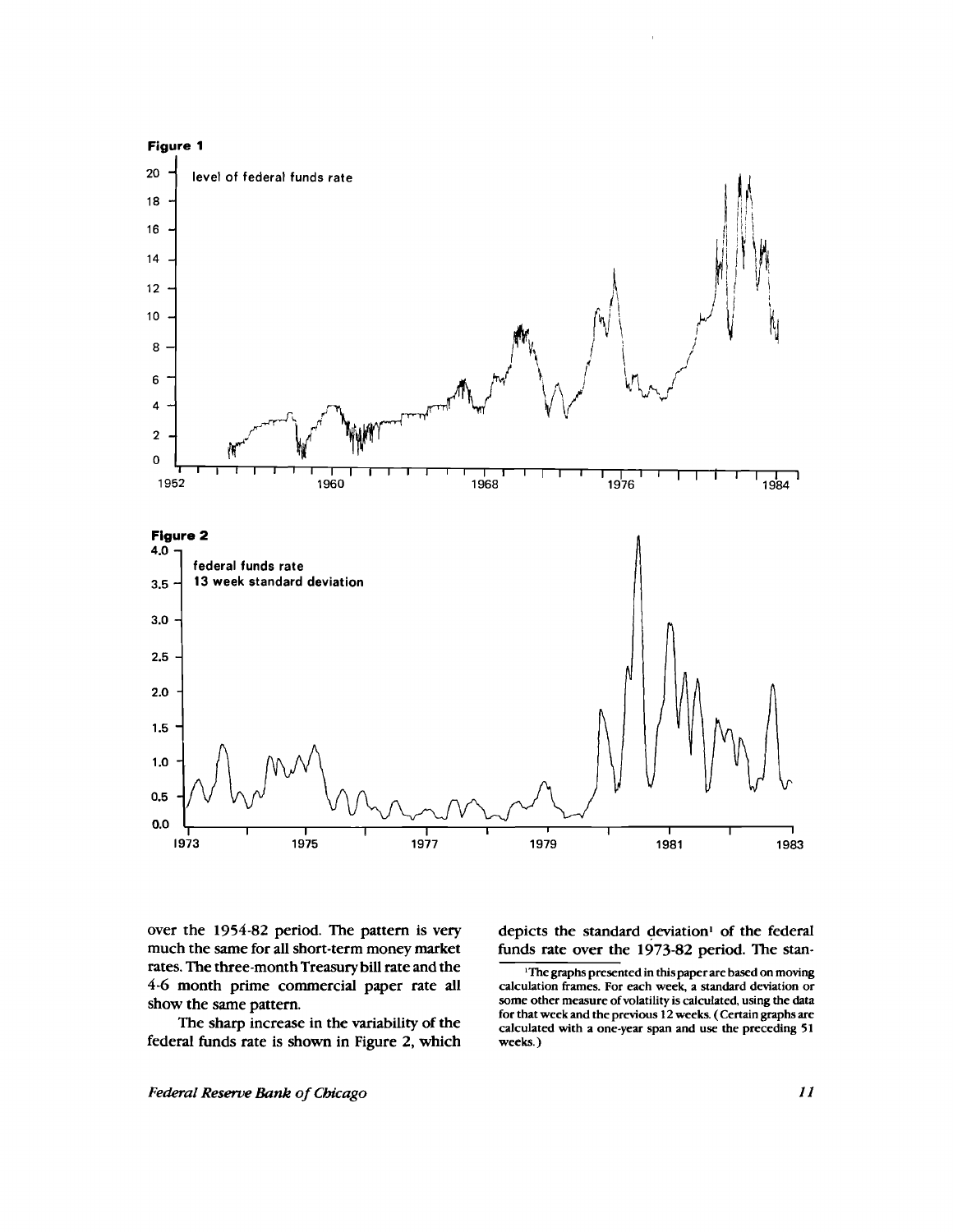dard deviation did increase significantly immediately after the adoption of reserves targeting by the Federal Reserve in October 1979. However, several points are worth noting in Figure 2. First, in the first few months following the change in operating procedures, the standard deviation of rates rose quite sharply *in comparison with the*

*standard deviation of rates in the two years prior to the operational shift.* But it was only slightly higher than that during the first two years of the 1973-82 period. Second, the truly significant spike in rate volatility, as measured by the standard deviation, centered on the Spring of 1980, when the Special Credit Restraint Pro-

#### **Measuring Rate Volatility**

To measure volatility a number of choices must he made.

• What data series should be used?

• What frequency of data should he used (daily, weekly, monthly, yearly, etc. )?

• Over what time period should the volatility measure be calculated?

• What statistical measure should be employed?

The choices made in this paper, and the reasons for them, are discussed below.

Two interest rates, the federal funds rate and the 4-6 month prime commercial paper rate, were used. The Federal funds rate was chosen because it is the rate which the Federal Reserve affects most directly through open market operations. The prime commercial paper rate was used because it provided the most consistent series over nearly a century, allowing a broader historical perspective. However, other rates, such as the U.S. Treasury bill rate, were tested and provided almost identical results in the periods for which they were available.

Weekly data were analyzed. This was a compromise between the need for a large number of observations that daily data would have provided, and the fact that very short-term fluctuations, such as interday or intraday fluctuations, are important primarily to floor traders or highly active speculators and are of little relevance to Federal Reserve policy.

The period over which volatility is calculated is crucial. Many previous examinations of volatility differ from this study with respect to period. Usually, the date of a particularly important event is chosen; volatility measures are then calculated for equal periods before and after, and the two numbers are compared.

This methodology has a serious bias toward finding a shift, because if there had been *any* change either in the before or after period then the analysis would falsely relate that change to the

tested event. Another problem with this methodology is that it is impossible to tell which of the two periods was anomalous.

To avoid these problems, volatility calculations were made for each week using that week and either the previous 12 weeks ( one quarter) or that week and the previous 51 weeks ( one year). The volatility measures were then plotted against time, so that the reader may see when volatility was high or low and when it was changing without having to rely on the authors' perceptions of when major structural changes took place. It also becomes easier to spot short-term anomalies such as the Credit Restraint Program and to adjust one's perceptions accordingly.

The choice of volatility measure might at first seem crucial. Surprisingly, except for the very important distinction between measures which adjust for the level of interest rates ( relative measures) and those that do not ( absolute measures), very little difference could be found between measures. The two basic statistical measures chosen were standard deviation and range.

These two were picked because both are well known and reasonably easy to calculate. Many other measures were tested but, as mentioned above, no substantive differences were found.

Adjustments were made for level by calculating the natural logarithms of the interest rates, and then applying the same statistical measures as were used in investigating absolute volatility. This changes the measure to one of percentage changes. That is, an absolute change from 10% to 11%, measured by simple subtraction, is a change of the same magnitude ( one percentage point) as a change from 1% to 2%. But when logs are taken, a change from 10% to 11% is the same as a change from 1% to 1.1%. Thus, by taking logs the standard deviation and range become relative volatility measures, measuring the volatility relative to the current level of interest rates.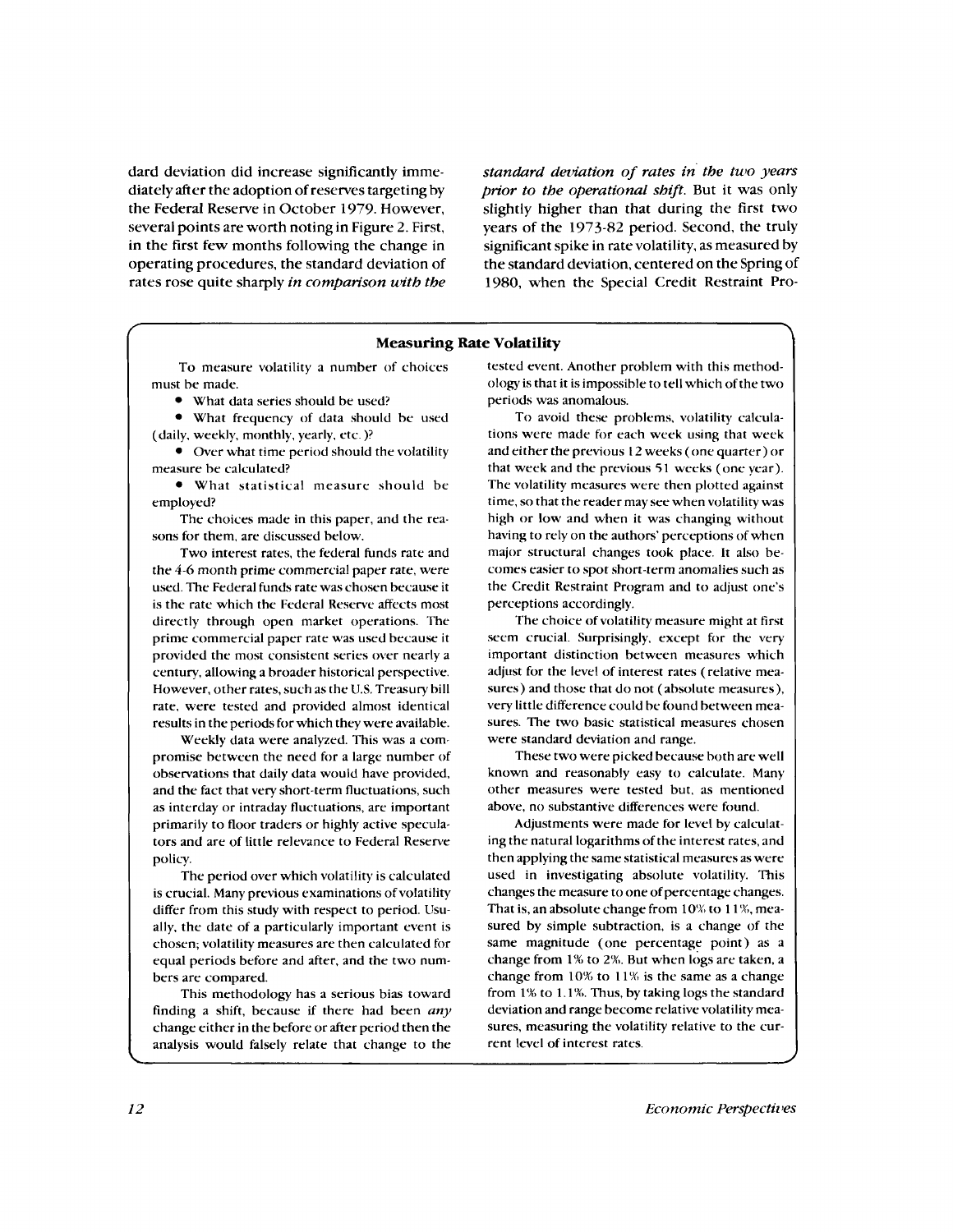gram was invoked by President Jimmy Carter. Third, interest rate volatility has subsided considerably since the demise of the Credit Restraint Program.

One problem with using the standard deviation as a measure of volatility is that it represents the *absolute* variation of rates about the mean. The probability of an absolute change in interest rates of 50 basis points<sup>2</sup> may be different when the level of rates averages 10 percent than when it averages 4 percent. As shown in Figure 1, the average level of interest rates has been much higher in the last few years than it was ten, twenty, or thirty years ago.

Measures of the *relative* variation of interest rates can correct for this problem ( see Box). Indeed, when a relative measure of variation, the standard deviation of the natural log of the federal funds rate, is used, the increase in the volatility of the federal funds rate in the post October 1979 period does not appear as dramatic as when the standard deviation, an absolute measure of variation, is used. This can be seen in Figure 3. Note once again the dating of the spike in variability during Spring 1980.

An examination of the relative variability of the federal funds rate over the 1954-82 period,

 $2A$  basis point is 0.01 percentage points. Thus a change of 50 basis points represents 50( $.01$ )=0.5 percentage points.

plotted in Figure 4, suggests that the volatility experienced during the last few years was neither unknown nor excessive by the standards of the period.

#### **A longer-run view of volatility**

To provide a greater understanding of recent phenomena, Figure 5 places these events in a longer-term historical context, by plotting the relative volatility of the prime commercial paper rate from 1897 to 1982. The commercial paper rate is the only relatively consistent short-term interest rate series going back this far in time.

When viewed in this long-term context, the experience during the post October 6, 1979 period is neither unprecedented nor particularly unusual. There have been many spikes in rate volatility—the most significant ones having occurred in 1898, 1914, 1931, 1933, 1942, 1958 and 1980. Each of these episodes was followed by a return to a period of more "normal" variability.

To illustrate this point more clearly, Figure 6 divides the 1897-1982 period into three approximately equal subperiods of about 29 years each. Figure 6a shows that during the 1897-1925 period the nation experienced interest rate volatility not very different from that



*Federal Reserve Bank of Chicago 13*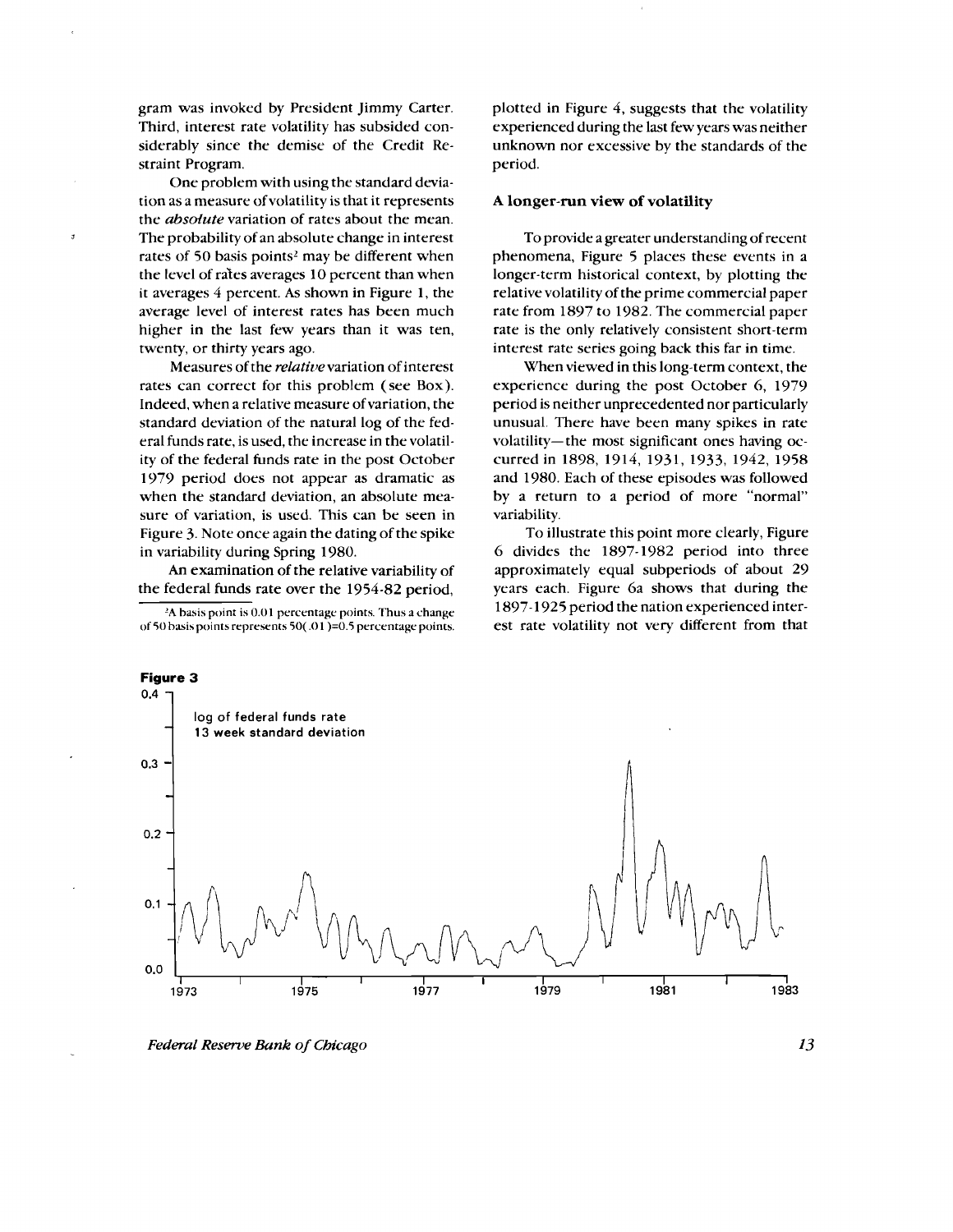

which has prevailed during the last three decades. This can be seen by comparing Figures 6a and 6c.

The period from the formation of the Federal Reserve in 1914 until the 1930s (Figures 6a and 6b) was a period of comparative interest rate tranquility. During the depths of the Great Depression, interest rates were at very low levels and changes in rates of only a few basis points were enough to cause large jumps in the measure of relative variation (Figure 6b). Similarly, during World War II and until the Federal

Reserve-Treasury Accord in 1951, the Federal Reserve sought to peg rates at low and stable levels; again, any small variation in rates in a period such as this was sufficient to produce a sharp increase in relative measures of rate volatility. Finally, examination of the 1955-1982 period ( Figure 6c) reveals that the first half of the 1970s had much greater relative rate volatility on average than the 1960s. During most of the second half of the 1970s, rate volatility subsided considerably, thus magnifying the relative impact of the increased volatility after October 6, 1979.

*14 Economic Perspectives*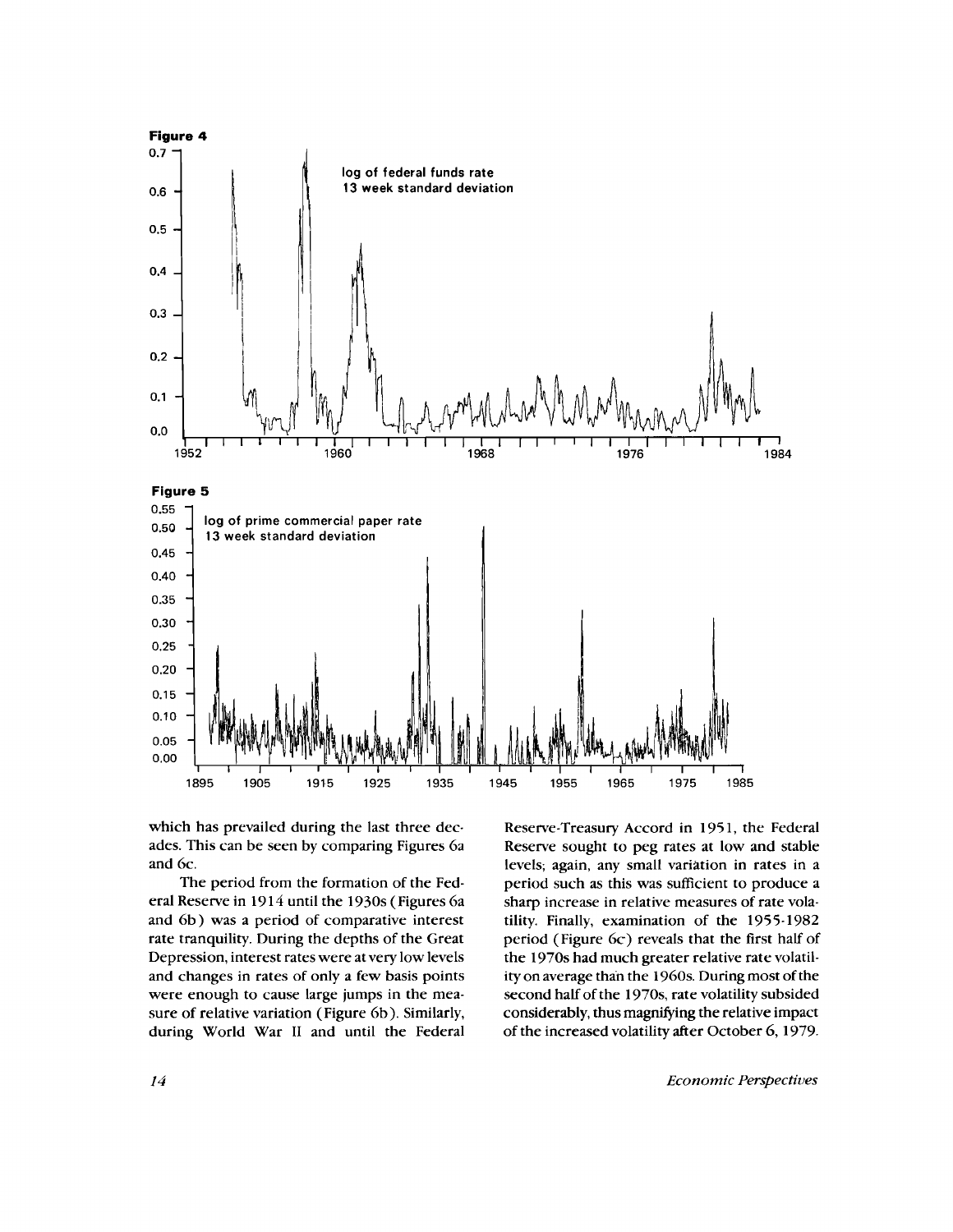

 $\bar{1}$ 

*Federal Reserve Bank of Chicago 15*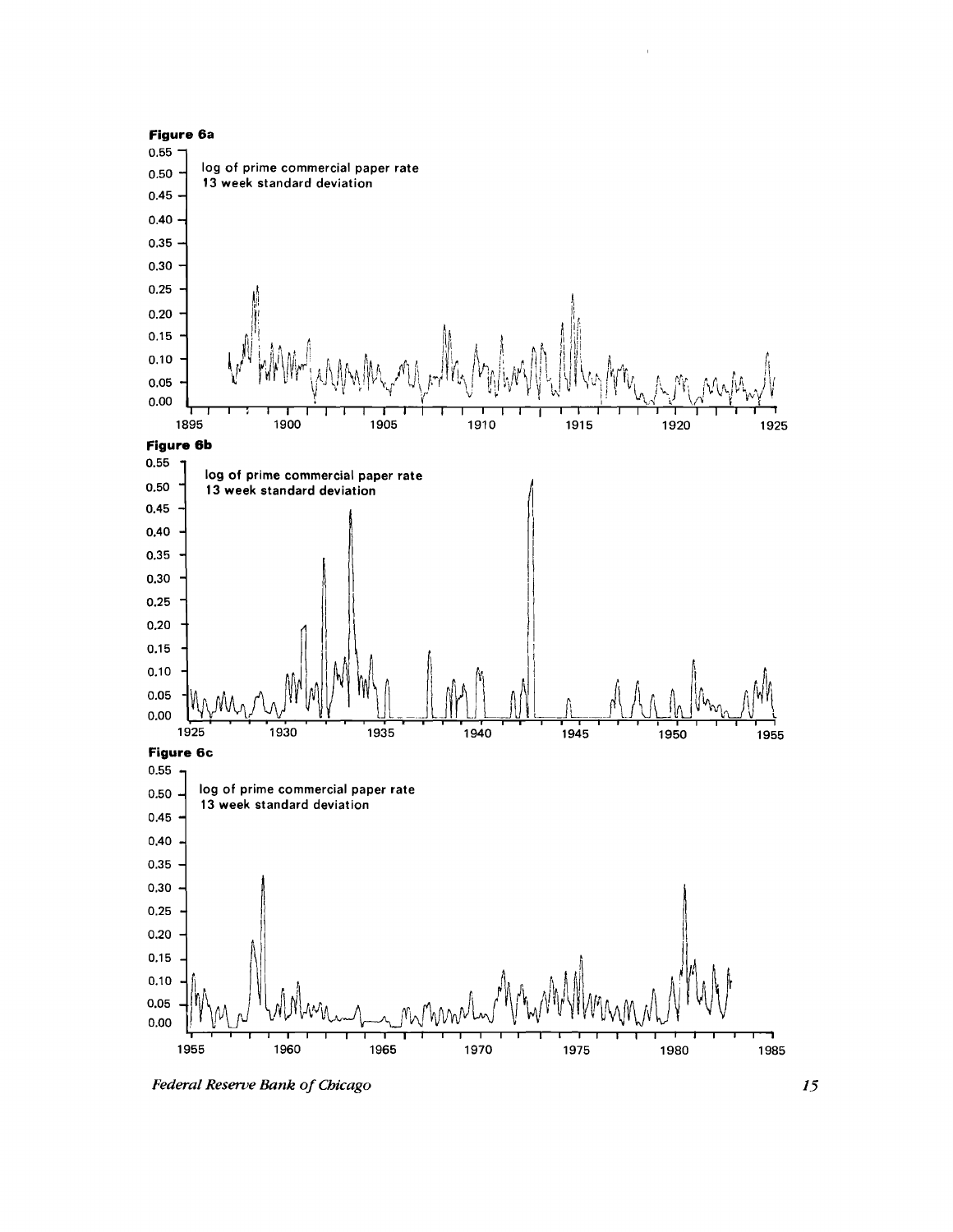Examination of rate volatility over a long time calls into question the usual methodology for analyzing current volatility. Most analyses of recent rate volatility have typically involved comparing an absolute measure of variation (generally an unadjusted standard deviation) during the period just before October 1979 ( often January 1976-September 1979, a period of extremely low volatility) and the two- or three-year period immediately following October 6, 1979. Such a comparison leads to a significant overstatement of recent instabilities. Moreover, while there was a large increase in volatility shortly after the 1979 Fed changes, a substantial proportion of theincrease is associated with the Special Credit Restraint Program during 1980. In fact, after the Credit Restraint Program was rescinded, rate volatility declined to more nearly normal levels.

#### **Economic impact of rate volatility**

Great care must be taken in interpreting any given measure of rate volatility. For example, if an absolute measure of rate volatility is used, 1981 shows nearly three times the volatility shown by rates in 1971. If a relative measure such as the log of the rate is used, the difference between rate volatility in 1971 and 1981 is inconsequential ( see Figures 8b, 8c).

In terms of the economic impact of the rate movements involved, neither representation of rate volatility is necessarily more correct than the other. Rather, the "correctness" depends upon the nature of the problem being analyzed.

To assess the risk associated with holding a portfolio of fixed income securities during a period in which interest rates are changing, it is appropriate to look at the absolute measure of changes in rates.<sup>3</sup> Thus for any given initial security yield and holding period, a 50-basis point change in interest rates affects the value of that security by about twice as much as an interest rate change of 25 basis points. <sup>4</sup>

But from the point of view of monetary policy, which is transmitted to the economy through very short-term shocks or absorption of shocks in the money and credit markets, the relative or log measure of volatility is probably superior, especially when one is attempting to assess the "market's" uncertainty with respect to Fed behavior. The reason for this is fairly straightforward; the volatility of interest rates measured by an absolute measure increases as the level of rates rises. When rates are 5 percent, they simply cannot fall 11 percentage points, as they did during the Credit Restraint Program. Thus, as inflation has increased over the last 20 years, and with it the general level of interest rates, volatility has also trended up. Policy actions must be taken—and judged—in the environment in which they are made. The same willingness on the part of the Fed to smooth interest rates in terms of missing monetary growth targets will lead to much greater interest-rate volatility in a period characterized by 15 percent rates than in a period with 7 percent rates.

This does not change the fact that the economy is primarily affected by sustained absolute shifts in the level of interest rates. And these longer-term movements in rates have increased significantly. This particular aspect of rate volatility cannot be dismissed lightly. Indeed, to the extent that rate movements persist in one direction or the other for several weeks or months at a time, substantial changes in portfolio values and in actual and perceived levels of wealth will occur. Increases in interest rates produce declines in wealth which are generally followed by declines in spending; therefore longer-term rate movements that persist over substantial time periods can and do influence the level of economic activity. <sup>5</sup>

As shown in Michael Hopewell and George G. Kaufman, "Bond Price Volatility and Term to Maturity: A Generalized Respecification," *American Economic Review,* September 1973, pp. 749-53, Equation ( 7), the percentage change in the price of a security,  $\Delta P/P$ , is proportional to the absolute change in the interest rate,  $\Delta$  i, times the duration, D, of the security.

This relationship holds for small changes in rates; for larger rate movements, the proportionality or correspondence holds, but the proportionality factor does not remain constant because the relationship is nonlinear.

<sup>&#</sup>x27;Changes in interest rates also have an impact on income in that income associated with higher interest rates is redistributed from borrowers to savers. Since each of these groups may have different marginal propensities to spend and are likely to purchase a different basket of goods and services, income and employment of many economic groups will he affected by interest rate changes that persist for more than a few days or weeks.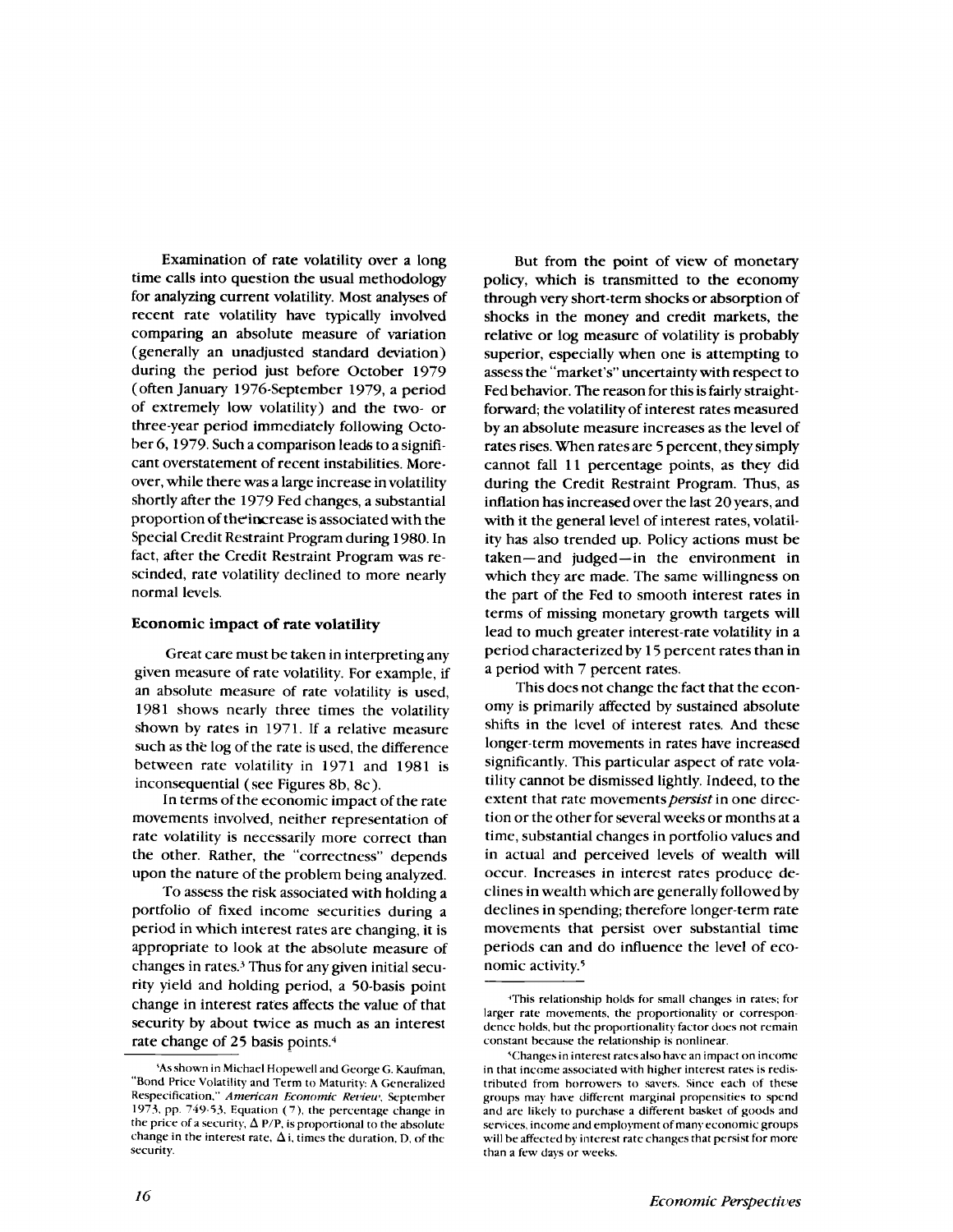To gain some insight into these longer-term rate movements, the range of values of a given interest rate over a period of time is used as a proxy for longer-term *swings* in interest rates. Two such measures are shown: the range of rates over thirteen-week (quarterly) and over oneyear periods. Figure 7 shows the range of the federal funds rate over thirteen-week moving periods for the 1971-82 period. By this measure, the impact of the change in rates on portfolio values since October 1979 seems extraordinary, particularly as a measure of uncertainty. Prior experience would not have predicted the extent of this volatility and its effect on portfolio values. Although the extent of quarterly rate swings may have subsided to more "normal" levels in 1982, the impact of the rate swings during 1980 and 1981 on quarterly earnings statements of banks and other financial institutions was particularly severe for those institutions with asset-liability structures not hedged or immunized against *changes* in interest rates.

This view of rate volatility is shown in Figure 8b which shows a moving one-year range for the prime commercial paper rate over the 1897- 1982 period. Once again, the episodes of high rate volatility occurred in the roughly two decade period prior to the formation of the Federal Reserve and during the 1973-75 period. The two years prior to October 1979 were periods of tranquility; and unprecedented, and presumably

unanticipated, volatility followed beginning in 1980. The wealth and spending impacts must have been significant. Interest rate swings are measured over this period in relative terms in Figure 8c. This portrayal of rate volatility illustrates that interest rate swings, relative to the rates in existence at the time, were of the same order of magnitude on several occasions in the past. That is to say, if one had expected money market rates to reach 20 percent, then one should have expected, based on previous experience, that rates would move over an eight percentage point range (from 12 percent to 20 percent) within this period. In a sense, this experience is not very different than rate movements from 1.2 percent to 2.0 percent (a movement of only 80 basis points) during the 1930s, a period when similar relative rate swings occurred.

The longer-run perspective also provides further evidence that the episode of rate behavior shown in Figure 7 is not, then, necessarily due to the Fed's operating procedures adopted in October 1979. Significant changes in the magnitude of rate swings occurred in the past even before there was a Fed to have operating procedures. In fact a good case can be made that the episode of volatility illustrated in Figure 7 reflects an interaction between 1) higher inflationary expectations that had been developing since the mid-1960s, 2) the resultant higher



*Federal Reserve Bank of Chicago*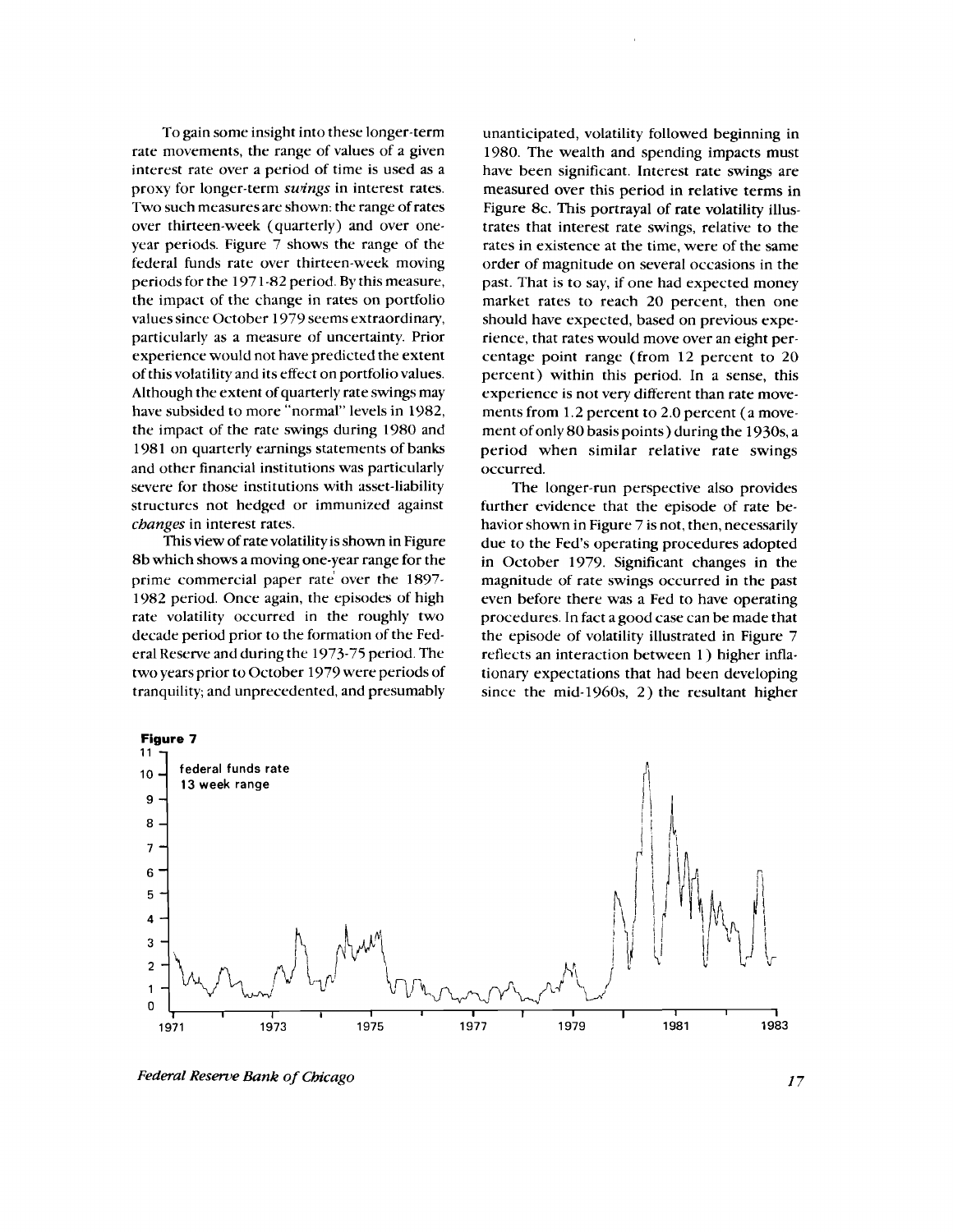

*18 EcOnomic Perspectives*

٣Ī

<del>רדודו וידודול לידודו ללדוודו וידודו וידודו וידודו ו</del><br>1955 1945 1945 1935 1945<br><sup>1945</sup> 1945

 $0.1$  ${\bf 0.0}$ 

**1895 190**

1111<br>1905